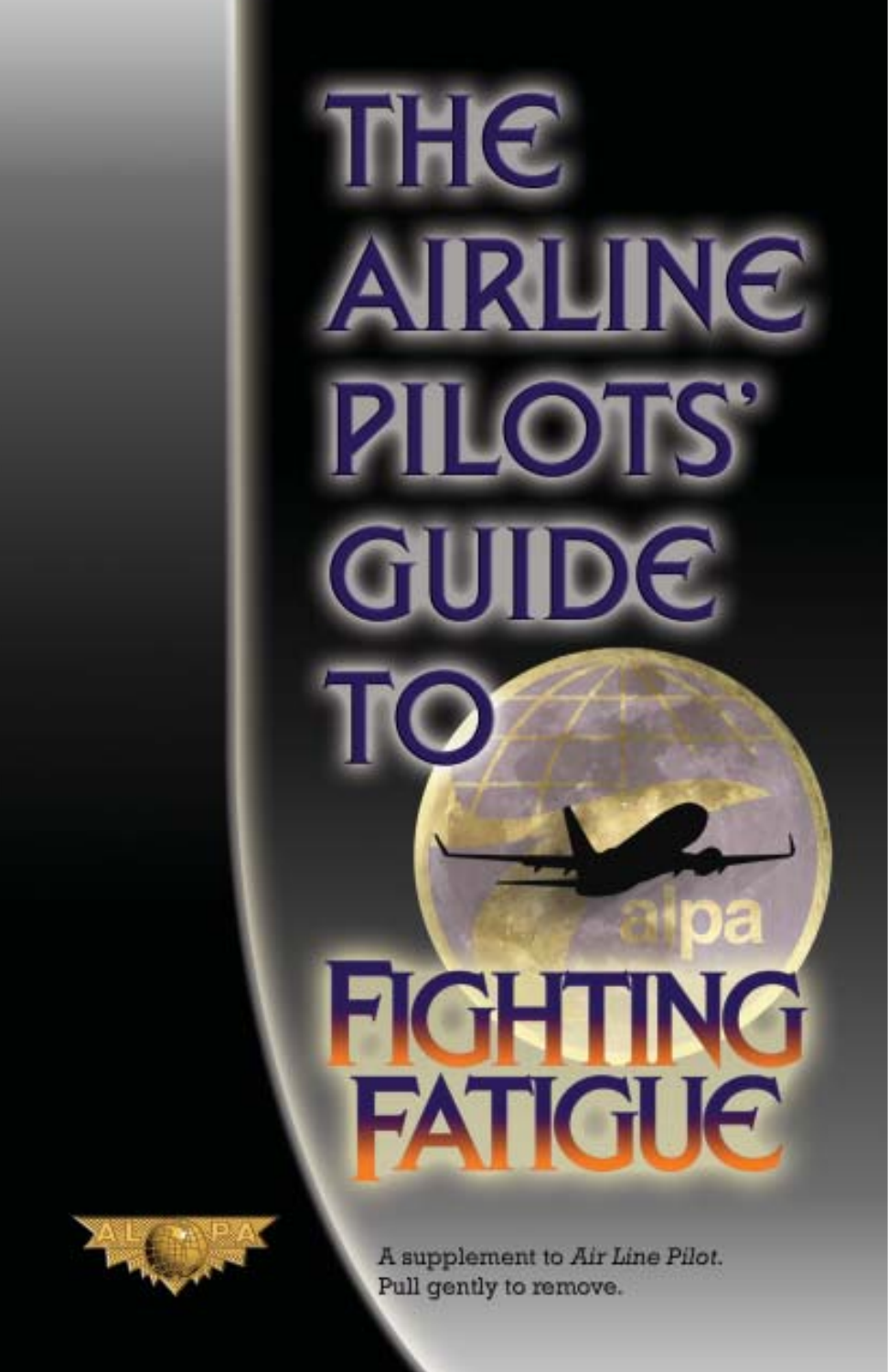# **CONTENTS**

### FATIGUE BLUE RIBBON PANEL

ALPA's Fatigue Blue Ribbon Panel, formed by ALPA President Capt. John Prater in late 2007, was tasked with reviewing the science and economics surrounding pilot fatigue as well as the flight/duty regulations in the U.S. and Canada. Key deliverables from the Panel include recommendations to address this serious safety and qualityof-life concern in the legislative and regulatory arenas and pilot education materials.

The Panel is pleased to provide this booklet with the goal of providing some straightforward information, in an easy-to-read format, that will help you get the most from your sleep opportunities, both at home and away. We trust that you will find it beneficial.

Capt. Don Wykoff (DAL)—Chairman, Fatigue Blue Ribbon Panel; ALPA Executive Administrator; and Chairman, Flight and Duty Time Committee

Capt. Rory Kay (UAL)—Executive Air Safety Chairman

Capt. Jeff Kilmer (FDX)—Chairman, Pilot Assistance **Committee** 

Capt. Andy Nordgren (EGL)—Collective Bargaining Committee

Capt. Martin Gauthier (TSC)—Canada Board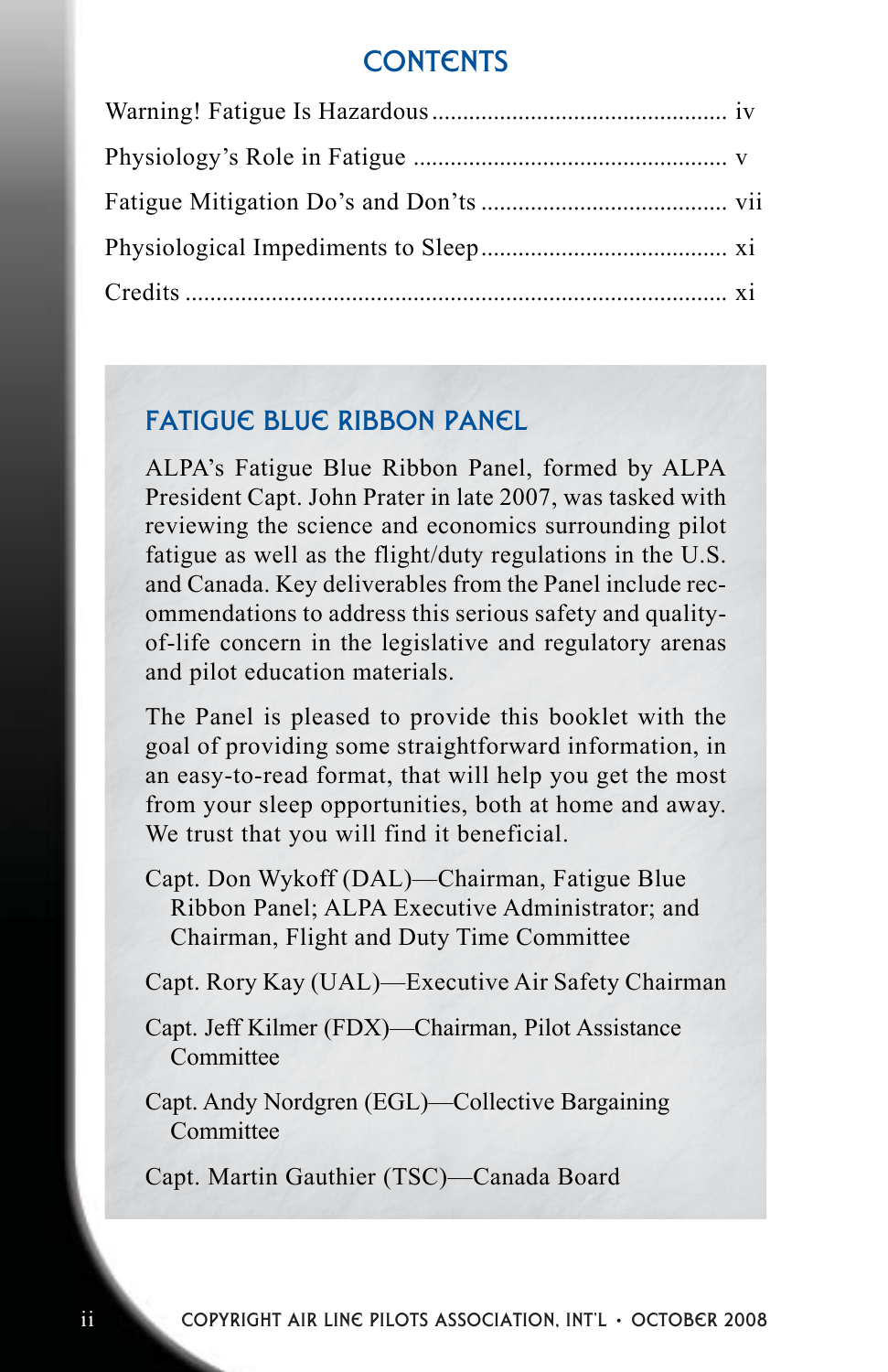# **TIGHE**

# THE AIRLINE PILOTS' GUIDE TO FIGHTING FATIGUE

One constant within the piloting profession since its origin has been the toll that fatigue-inducing schedules take on pilot health and the margins of airline safety. ALPA has a long history of lobbying and advocating for legislation, regulations, and collective bargaining agreements that protect pilots from onerous flight and duty time rules.

The flight and duty rules and regulations in the United States and Canada are archaic, were written decades ago, and were based on aircraft types and operations that were in existence then. The regulations, when written, did not anticipate the evolution of aircraft design and operations that have occurred since. Erosion of contractual protections in recent years has further exacerbated the problem by causing pilots to work longer duty days and more flight hours each month than in the past. Progress to improve on today's rules has been difficult to achieve despite the Association's best efforts to promote new regulations aimed at reducing fatigue. That work continues under the aegis of the ALPA Fatigue Blue Ribbon Panel (BRP) and will undoubtedly always be a critical element of the Association's endeavors to "Schedule with Safety."

Regardless of what the regulatory authorities or individual airlines may or may not do with flight and duty rules or scheduling practices in the future, it is possible for individual pilots to apply a few simple techniques to improve their rest.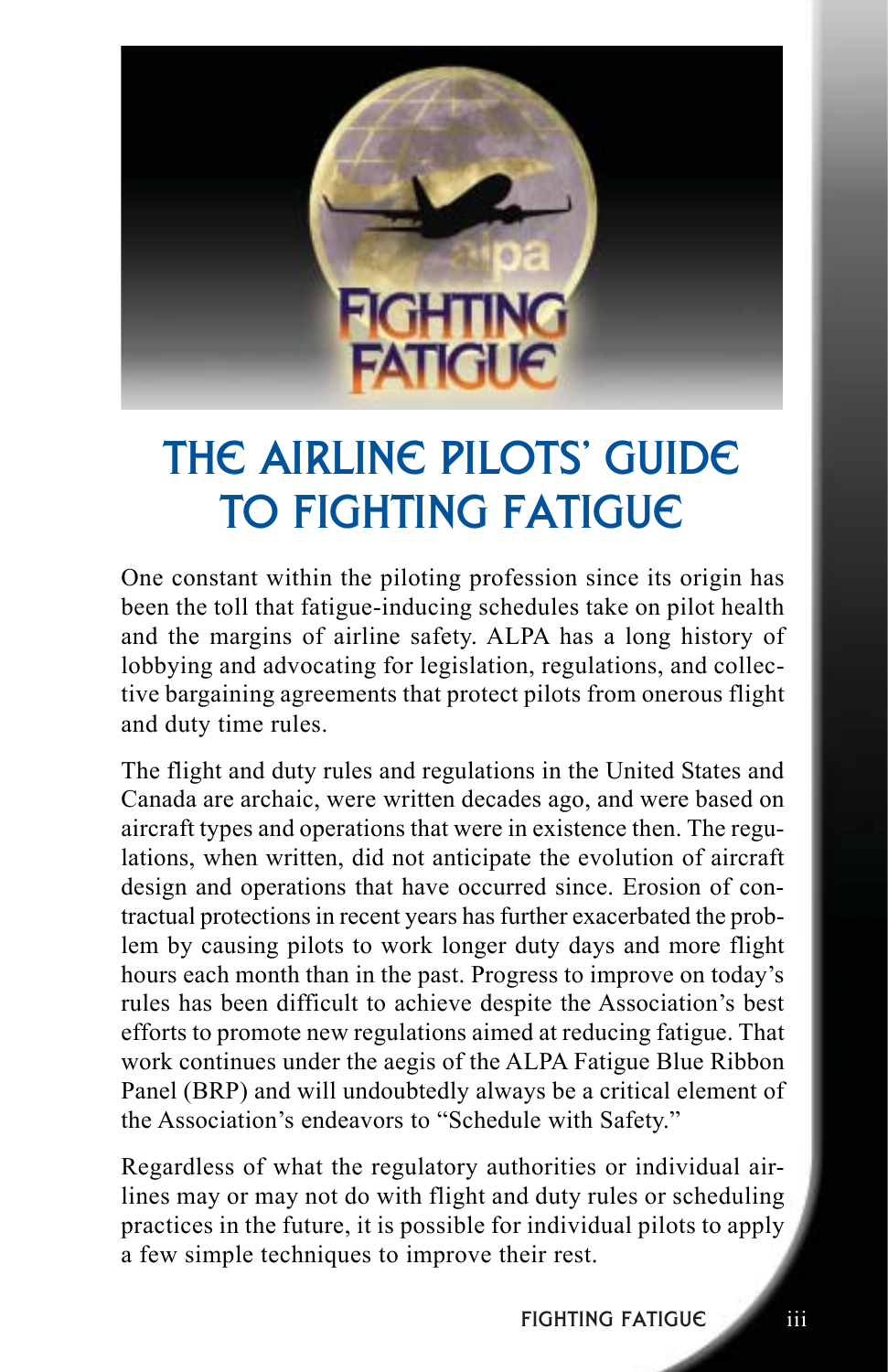# WARNINGI FATIGUE IS HAZARDOUS

Fatigue is different from being merely tired or drowsy. Fatigue symptoms include drowsiness, but also include a feeling of *apathy* about one's surroundings and situation, which is anathema to good piloting skills and decision making. Warning: A fatigued crewmember may be unable to recognize his/her level of impairment. Just as we operate an aircraft as a crew, we may need each other to identify the insidious signs of fatigue. Scientific studies have shown that humans have difficulty determining when they are first affected by fatigue, but there are many signs of its onset, including:

- *• Forgetfulness*
- *• Poor decisions/mistakes*
- *• Slowed reaction time*
- *• Reduced vigilance*
- *• Poor communication*
- *• Fixation*
- *• Lethargy/complacency*
- *• Bad mood*
- *• Nodding off*

When you observe one or more of these symptoms, you are likely experiencing the onset of fatigue even if you do not feel overly tired.

It may surprise you to learn that long periods of wakefulness are equivalent to alcohol-caused impairment of mental alertness and cognizance:

- Wakefulness for 17 hours  $\sim$  blood-alcohol level of .05% (illegal to fly)
- Wakefulness for 24 hours  $\sim$  blood-alcohol level of  $10\%$ (legally drunk)

You would never fly under the influence of alcohol, but you have probably found yourself flying when your mental alertness and cognizance have been similarly impaired by long periods of wakefulness.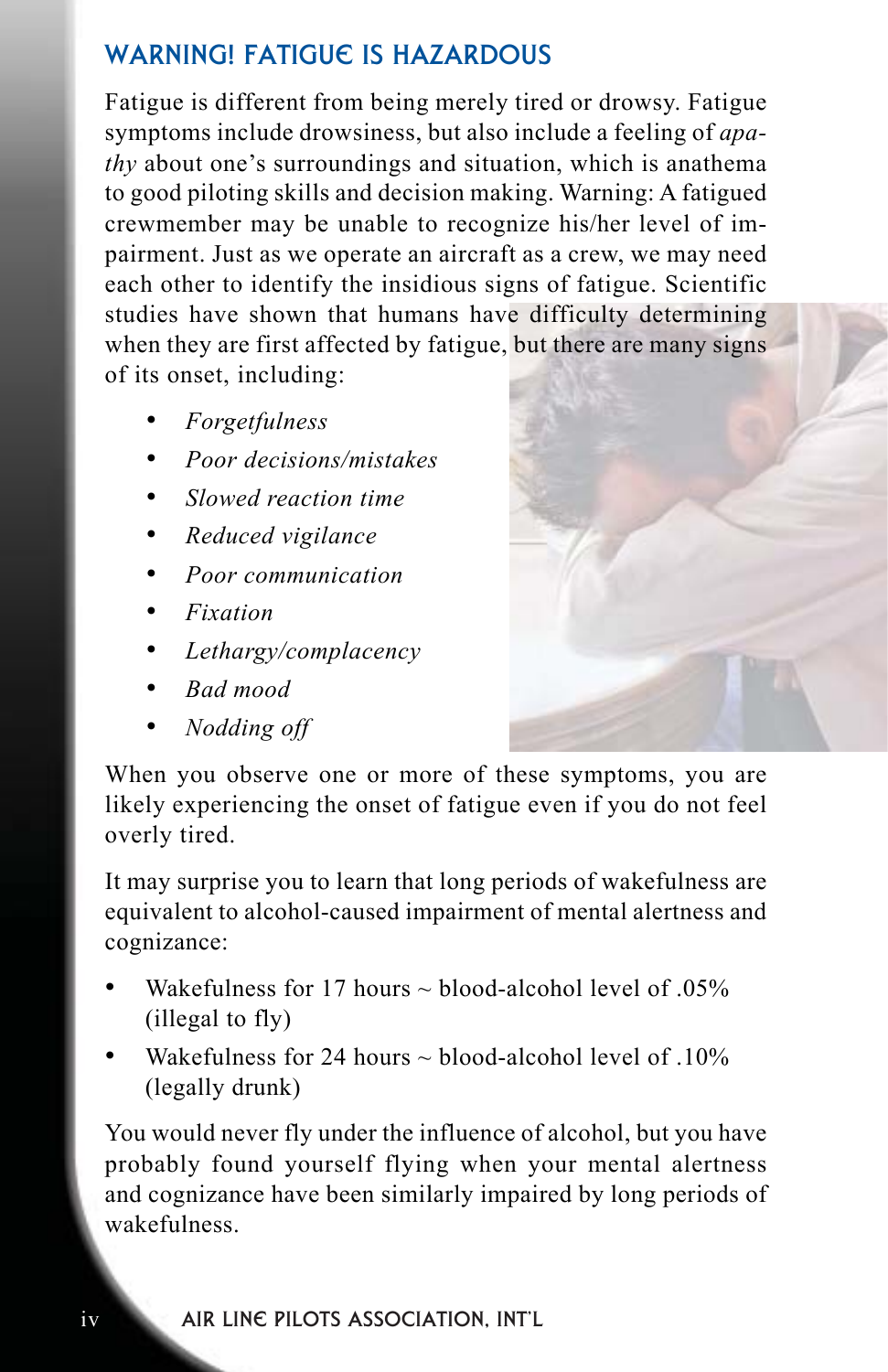# Physiology's Role in Fatigue

Two major physiological factors affect fatigue:

- Amount and quality of sleep
- Circadian rhythms

# **SLEEP**

Most adults require seven to nine hours of actual sleep each night for optimal performance, safety, and health. Sleep loss is cumulative; losing one hour of sleep each night for a week is equivalent to losing one night of sleep in that same period.

Sleep has two distinct phases: non-rapid eye movement (NREM) and rapid eye movement (REM) sleep.

- Sleep occurs in cycles of NREM and REM phases with approximately 60 minutes of NREM followed by 30 minutes of REM. The cycle repeats during a typical sleep event.
	- NREM—Physiological and mental activities slow. Four stages occur, with deepest sleep coming in stages 3 and 4. If awakened during deep sleep, sleep "inertia" with symptoms of grogginess, sleepiness, and disorientation may be felt for as long as 30 minutes.
	- REM—Dream sleep associated with bursts of rapid eye movements. Most REM sleep occurs in the final four hours of sleep cycle and is necessary for mental refreshment.
- The amount and structure of sleep changes over one's life span. With increasing age, sleep may become shallower and more disrupted, and the total amount of sleep decreases.
- Long-haul flight crewmembers aged 50 to 60 have demonstrated a daily percentage sleep loss 3.5 times greater during trip schedules than those aged 20 to 30 years.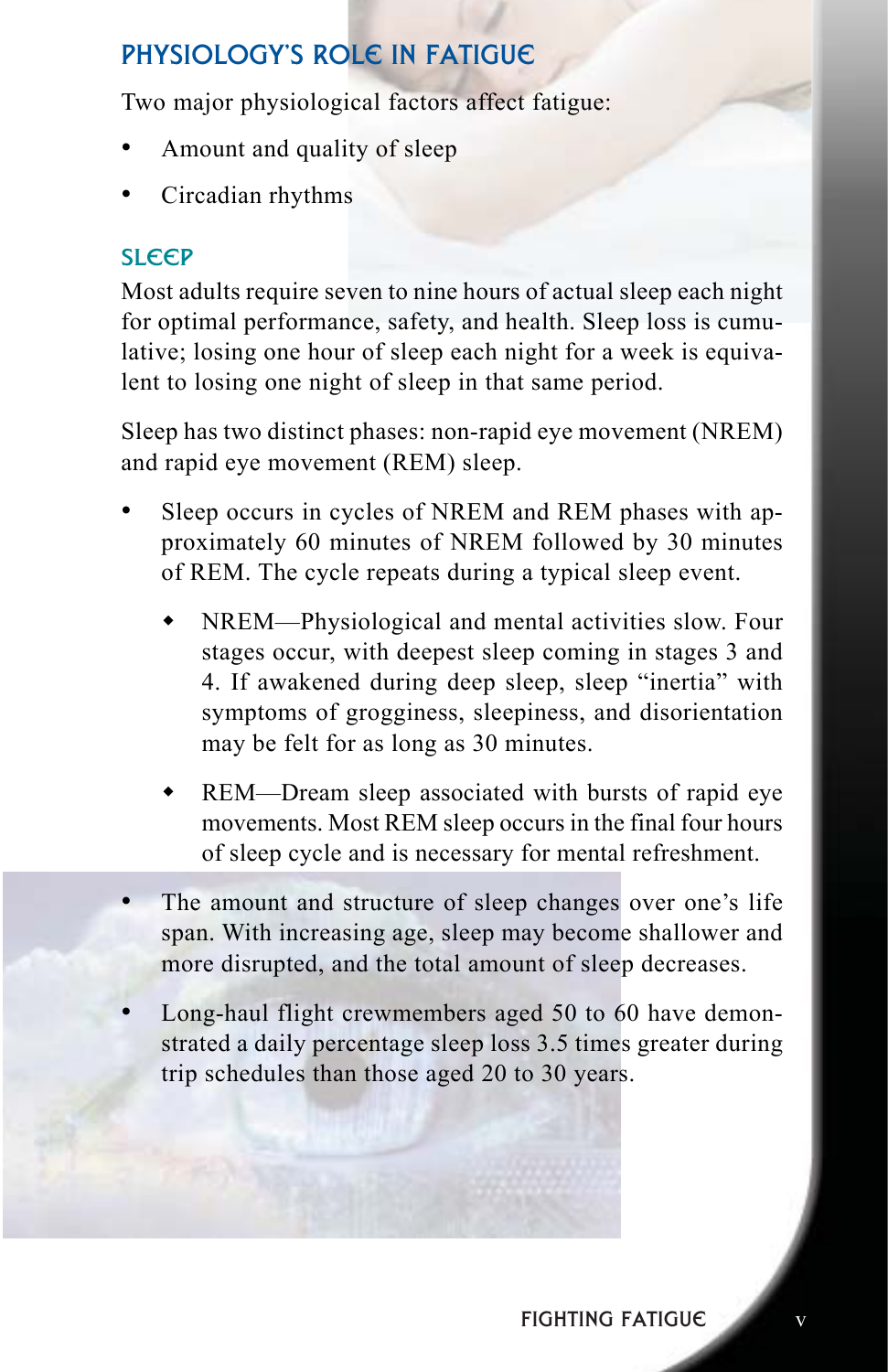#### Circadian Rhythms

Humans have an internal, circadian (i.e., "around a day") clock for sleep/wakefulness, performance, temperature, digestion, hormones, etc. Specific environmental time cues, which include bright sunlight and work/rest schedules, synchronize the body to a 24-hour day. The circadian clock cannot adapt immediately to a new environmental time or to a duty/rest schedule change; it may take days or weeks for all rhythms to synchronize to a new time zone after one trans-meridian flight. As a result, long-haul flight crews seldom become fully synchronized to local time during layovers, and their rest may be affected.

More facts about trans-meridian travel:

- The more time zones crossed, the longer it takes to adapt.
- Adaptation occurs more quickly after a westward flight or with progressively later duty times.
- Different people adapt at different rates.
- "Evening types" adapt faster than "morning types."
- Ability to adapt decreases with age.
- Jet lag may cause disturbed sleep, increased sleepiness while awake, decreased physical or mental performance, increased fatigue, negative mood, and gastrointestinal problems.

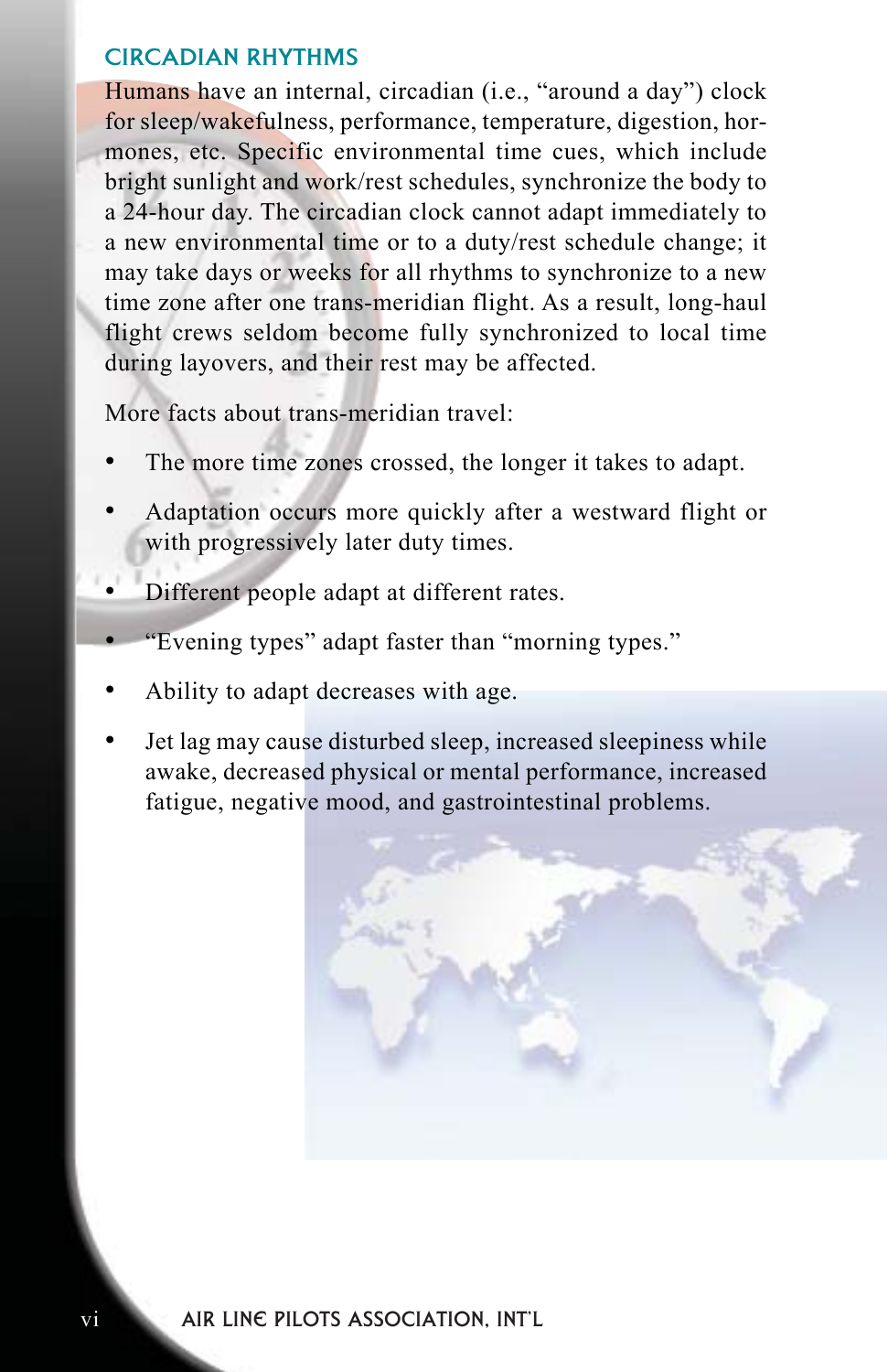# Fatigue Mitigation Do's and Don'ts

Following are some recommendations for getting better rest, both at home and away. Sleep patterns may change with age and/or as one's personal health or other circumstances change. What may help one pilot sleep better may not help another at all. Accordingly, you may wish to experiment with some or all of the tips in this booklet to see by trial and error what works for you and what doesn't.

# General Tips for Improved Sleep

- If unable to sleep after 15 to 20 minutes in bed, get up and engage in a relaxing activity (e.g., listening to music, reading). Return to bed when you feel sleepy; avoid watching the clock.
- Use an eye mask and earplugs or "white noise" to reduce visual and audible disruptions.
- Take a hot bath or shower just before bedtime; the body exerts energy to cool itself, which increases fatigue.
- Use relaxing imagery or thoughts to induce sleep.
- $\bullet$  Food:
	- Do not eat a large meal or consume lots of liquids before bedtime; eat a small snack if hungry.
	- Sleepiness may be induced through foods such as dairy products, bananas, turkey, and granola.
	- Proteins increase energy levels and may inhibit sleep.
- Caffeine:
	- Caffeine is a stimulant and can be used tactically to increase alertness.
	- Avoid using products containing caffeine when already alert.
	- Caffeine takes effect within 15–30 minutes of consumption, and its effects may last four hours or longer.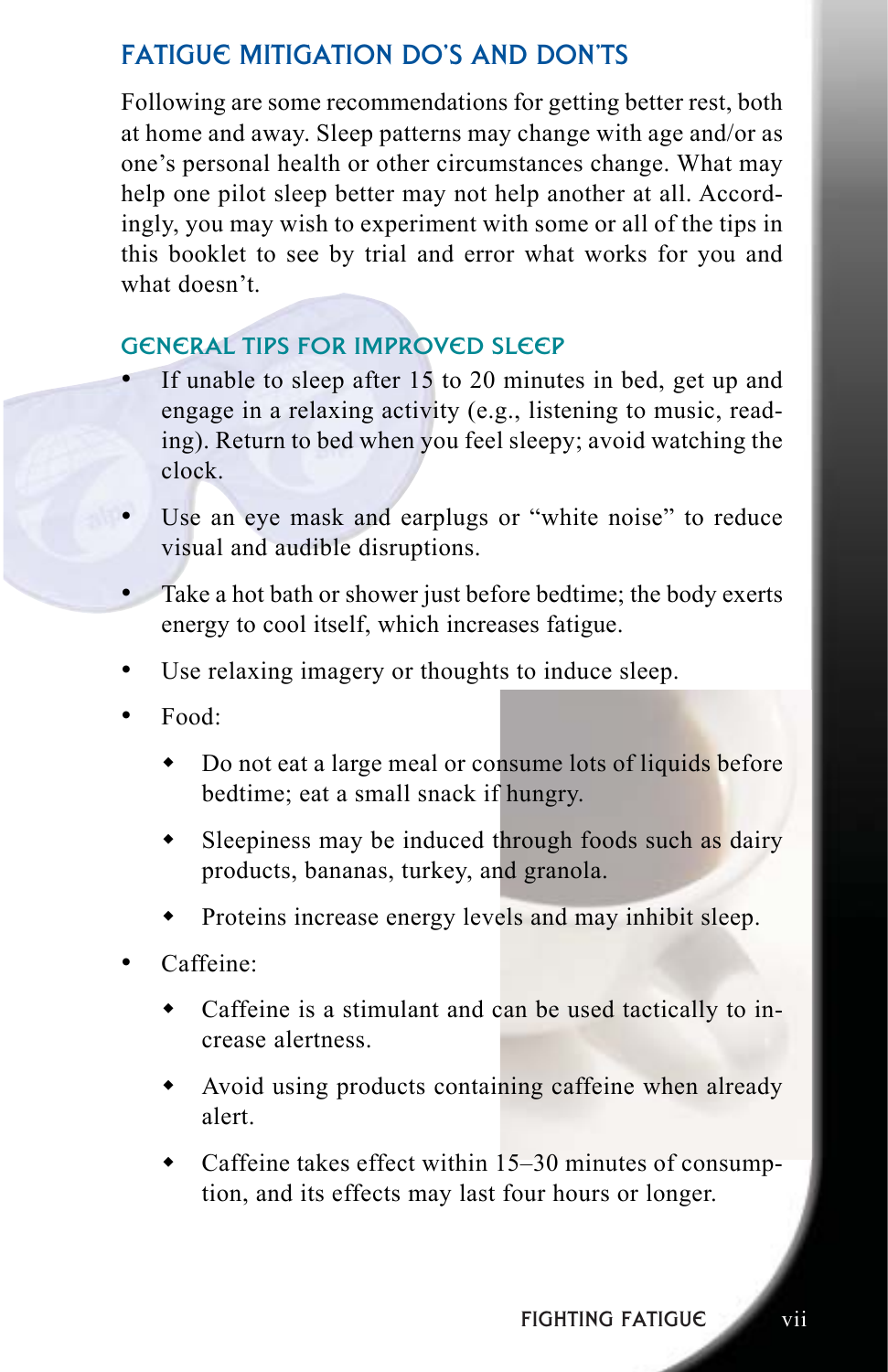- More than 500–600 mg. of caffeine per day can cause restlessness, anxiety, headaches, and other problems.
- Caffeine quantities in certain products<sup>1</sup>:

|    | Plain brewed coffee (8 oz.)         | 95 mg.    |
|----|-------------------------------------|-----------|
| п. | Starbucks Caffè Grande (16 oz.)     | 330 mg.   |
| ٠. | Nestea $(12 oz.)$                   | 17 mg.    |
| ٠  | Brewed black tea (8 oz.)            | 47 mg.    |
| ٠  | $\text{Coke}$ (12 oz.)              | 35 mg.    |
| ٠  | Mountain Dew (12 oz.)               | 54 mg.    |
| ٠. | Full Throttle energy drink (16 oz.) | 144 mg.   |
| ٠  | Excedrin (2 tablets)                | 130 mg.   |
|    | NoDoz maximum strength (1 tablet)   | $200$ mg. |
|    |                                     |           |

#### • Alcohol:

- May hasten beginning of sleep but increases sleep disruption and hinders restorative sleep.
- Avoid alcohol three hours or less before bedtime.

#### Nicotine<sup>.</sup>

- Is a stimulant and may inhibit sleep.
- Nicotine withdrawal may cause sleep interruptions.

#### Exercise:

- Exercising several hours before bedtime can help obtain deeper sleep.
- Don't exercise strenuously within three hours of bedtime; increased adrenaline and body temperature make sleep more difficult.

*1 Source: mayoclinic.com*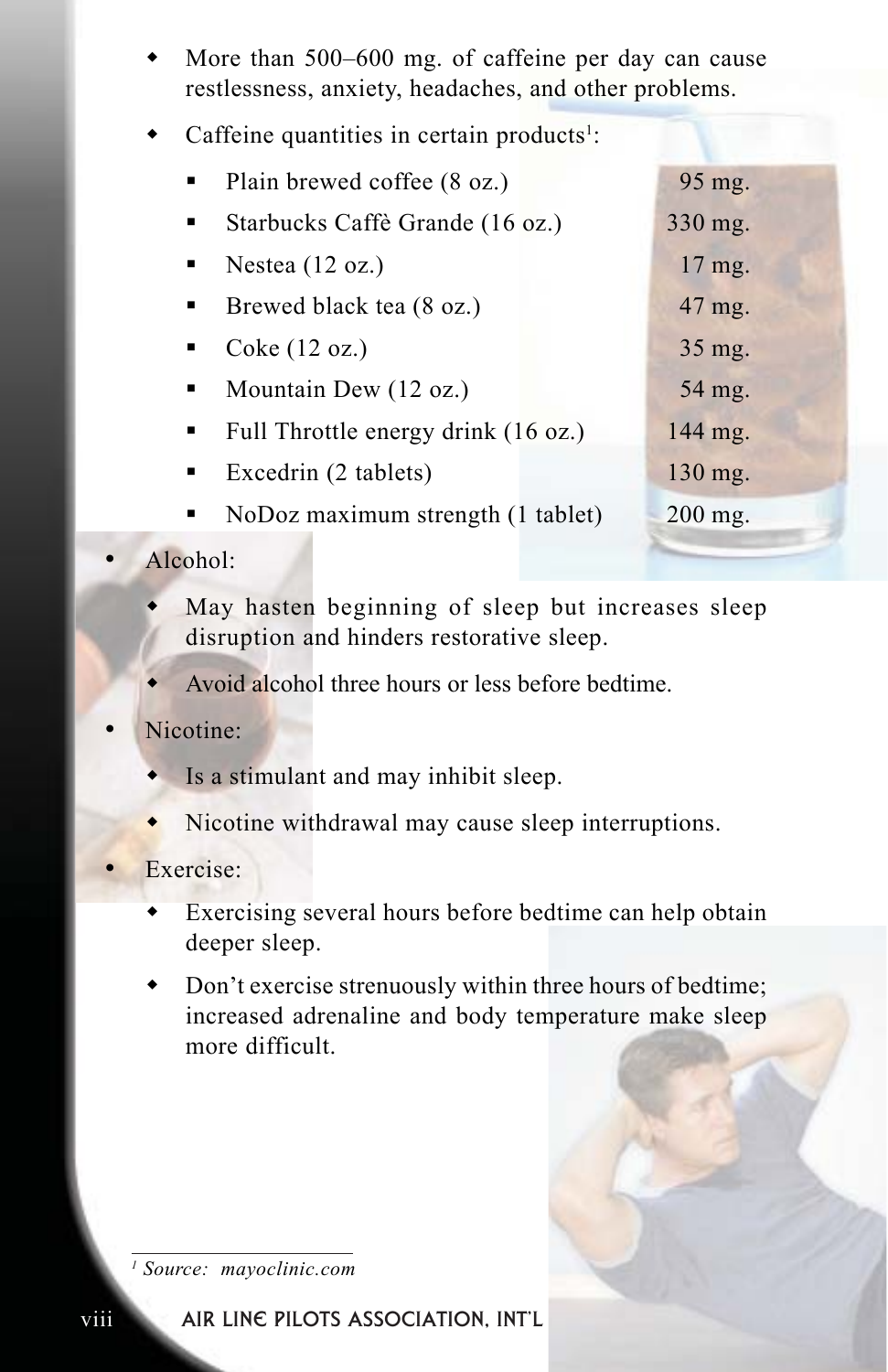- Medications:
	- Many prescribed and over-the-counter medications can adversely affect sleep onset, duration, and quality.
	- Some prescription sleeping pills may facilitate falling asleep and staying asleep; side effects include altering sleep structure, creating drug dependence, and decreasing alertness and performance.
	- Evidence of sleeping pills in the bloodstream can create certification issues in the event of an accident/incident.
	- Consult a physician or your aeromedical examiner with any questions about medications.

# $AT$  HOM $E$

- Maximize sleep and naps one to two days before trip.
- Shift circadian cycle as necessary.
	- Not more than 1–1.5 hours each day.
	- Avoid sleep during average circadian highs (1000–1200 and 2000–2200).
- Keep a regular sleep/wake schedule as able.

# **ON DUTY**

- Don't nap secretly; inform the crew when sleepy.
- Canadian Aviation Regulation (CAR) 720.23 allows "controlled rest on the flight deck" for carriers with applicable Operations Specifications.
	- Canadian pilots have found controlled rest, per the regulation, to be beneficial to combating fatigue.
	- There is no provision for controlled rest in U.S. Federal Aviation Regulations or flight operations manuals; crews should be aware of potential legal ramifications of unauthorized, controlled rest.
- Try to maintain a balanced diet and regular nutrition throughout the day.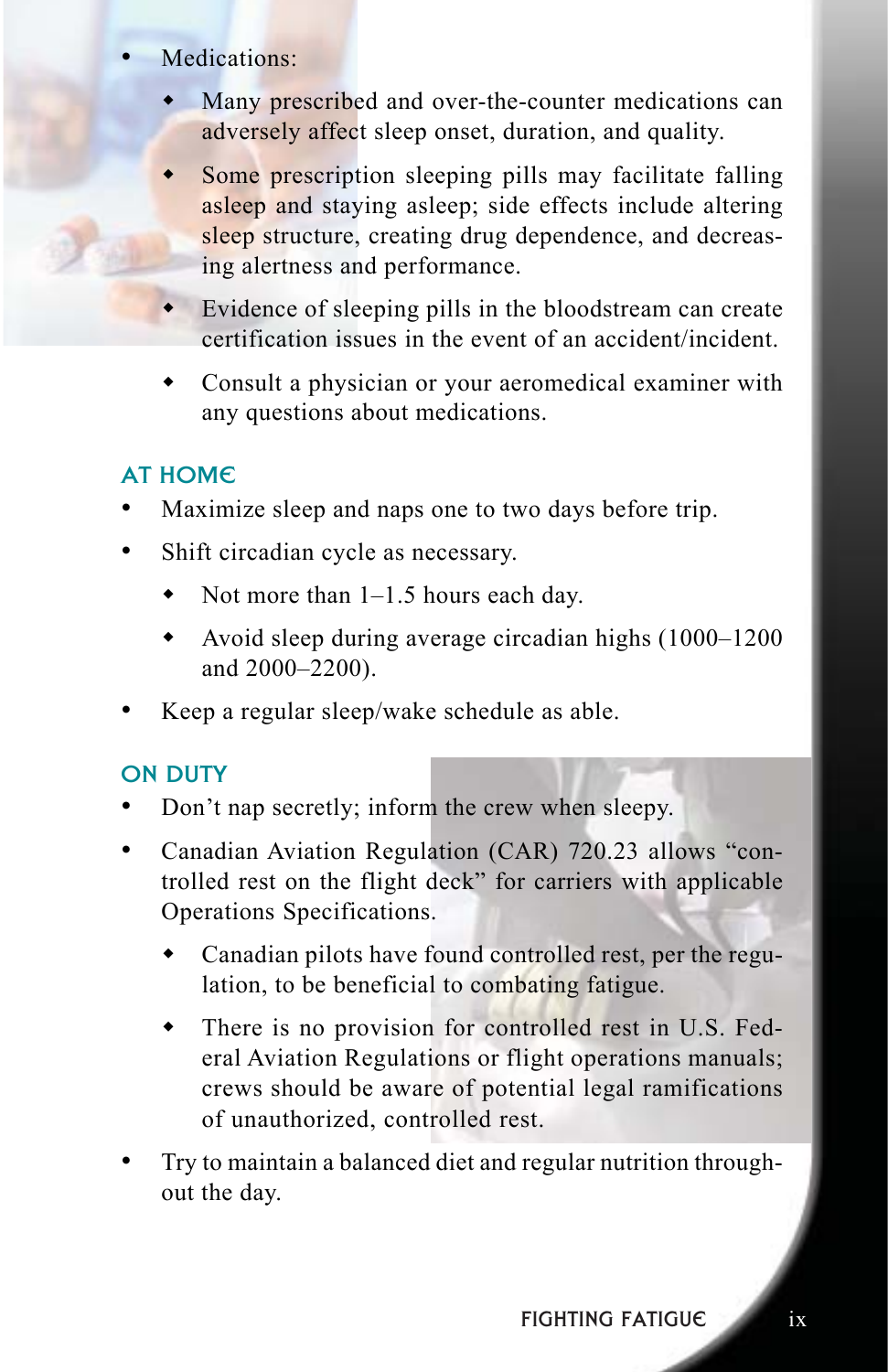- Carry snacks; increasing blood sugar level minimizes mental fatigue.
	- Reactive hypoglycemia can cause fatigue one to three hours after eating.
	- Snacking, and limiting or avoiding high-sugar foods, can reduce potential for reactive hypoglycemia.
- Drink water; dehydration causes fatigue.
- Use caffeine as appropriate.
- Engage in physical activity; take a regular stretch break and move around, even when seated.
- Participate in conversations with others.
- Keep the cockpit temperature low and turn up the lights at night, with due consideration given to maintaining night vision.

# On the Road

- If possible, nap during circadian lows (0300–0500 and 1500– 1800).
	- 40-minute nap increases alertness 100%.
	- 20-minute nap increases alertness 50%.
- Make sleep a priority over sightseeing and recreational activities.

### **AT THE HOTEL**

- Request a room away from noise sources (e.g., elevators, interstate).
- Use the "Do Not Disturb" sign.
- Keep the room cool  $(65^{\circ}-70^{\circ} F)$ .
- Close curtains, darken the room, use an eye mask.
- Use white noise and/or earplugs to reduce audible disruptions.

**DISTURB** 

- Cell phone—off.
- Alarm clock—set.
- Request wake-up call.

#### x Air Line Pilots Association, Int'l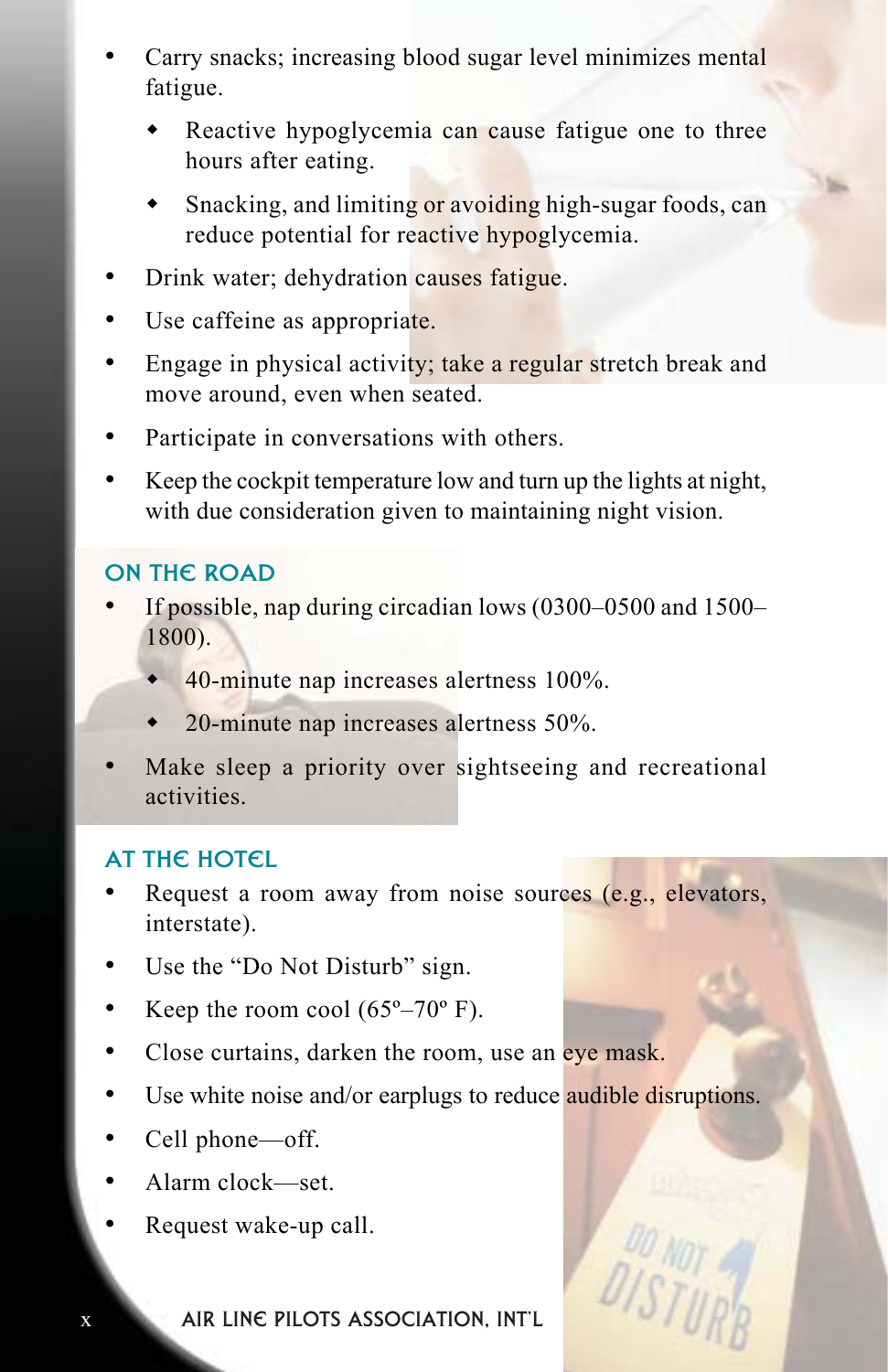# Physiological Impediments to Sleep

*Consult with a physician* if you suffer, or believe that you may suffer, from any of the following impediments to sleep.

- *Snoring* is a primary cause of sleep disruption; it often afflicts overweight individuals and worsens with age.
- Loud snoring can be a symptom of *obstructive sleep apnea* (OSA), which causes repetitive breathing stoppages and wakefulness.
- *Insomnia* affects 44% of older persons at least a few nights per week or more.
- *Restless Legs Syndrome* is a neurological disorder that is characterized by an overwhelming urge to move the legs when they are at rest.
- *Narcolepsy* is a neurological disorder caused by the brain's inability to regulate sleep-wake cycles normally, and may result in excessive daytime sleepiness, sudden sleep attacks, insomnia, dream-like hallucinations, and other irregularities.

# **CREDITS**

- National Sleep Foundation website (www.sleepfoundation.org)
- Mayo Clinic website (www.mayoclinic.com)
- NASA/TM-2001-211385, Crew Factors in Flight Operations X: Alertness Management in Flight Operations Education Module